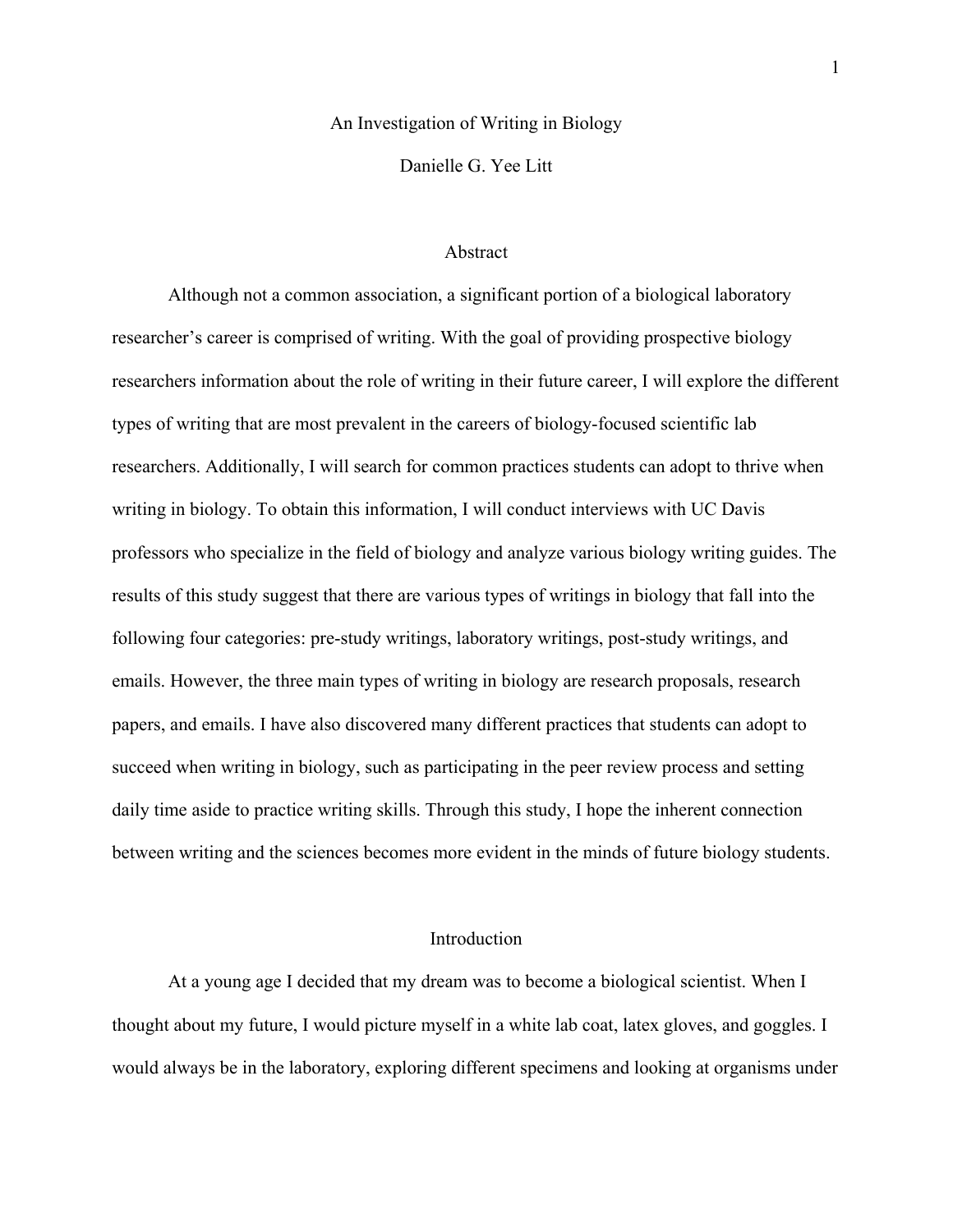a microscope. What I did not imagine was sitting in front of a computer, pondering how to word a research proposal to get funding for my studies. From this research study, however, I have discovered that writing is an extremely common practice for a biological scientist.

Due to the many types of writing within the field of biology, it is logical to split the kinds of writing a biological laboratory researcher encounters into categories. Writing in biology can be split into four main categories: pre-study writings, laboratory writings, post-study writings, and emails. Pre-study writings include writings that occur before a study is put into motion, such as research proposals. Writings done in laboratory notebooks and progress reports that occur throughout a study are laboratory writings. Post-study writings encompass the majority of the types of writing a biological lab researcher participates in. These writings include laboratory reports, research articles, and creating written aspects for presentations and posters. Lastly, the writing done in emails, to those within and outside the laboratory of employment, make up the final category of biological writings.

I performed this study with the hopes of giving those interested in the field of biology an introduction to the types of writing that are commonly encountered in the main four categories listed above. With the goal of helping those interested in becoming biological laboratory researchers succeed in their biological writings, I have also included tips on how to become a stronger biological writer in these categories.

#### Methods

To gather information to answer my question, I conducted both primary research and secondary research. I conducted primary research in the form of interviews. I interviewed two professors who work in the College of Biological Sciences at the University of California, Davis.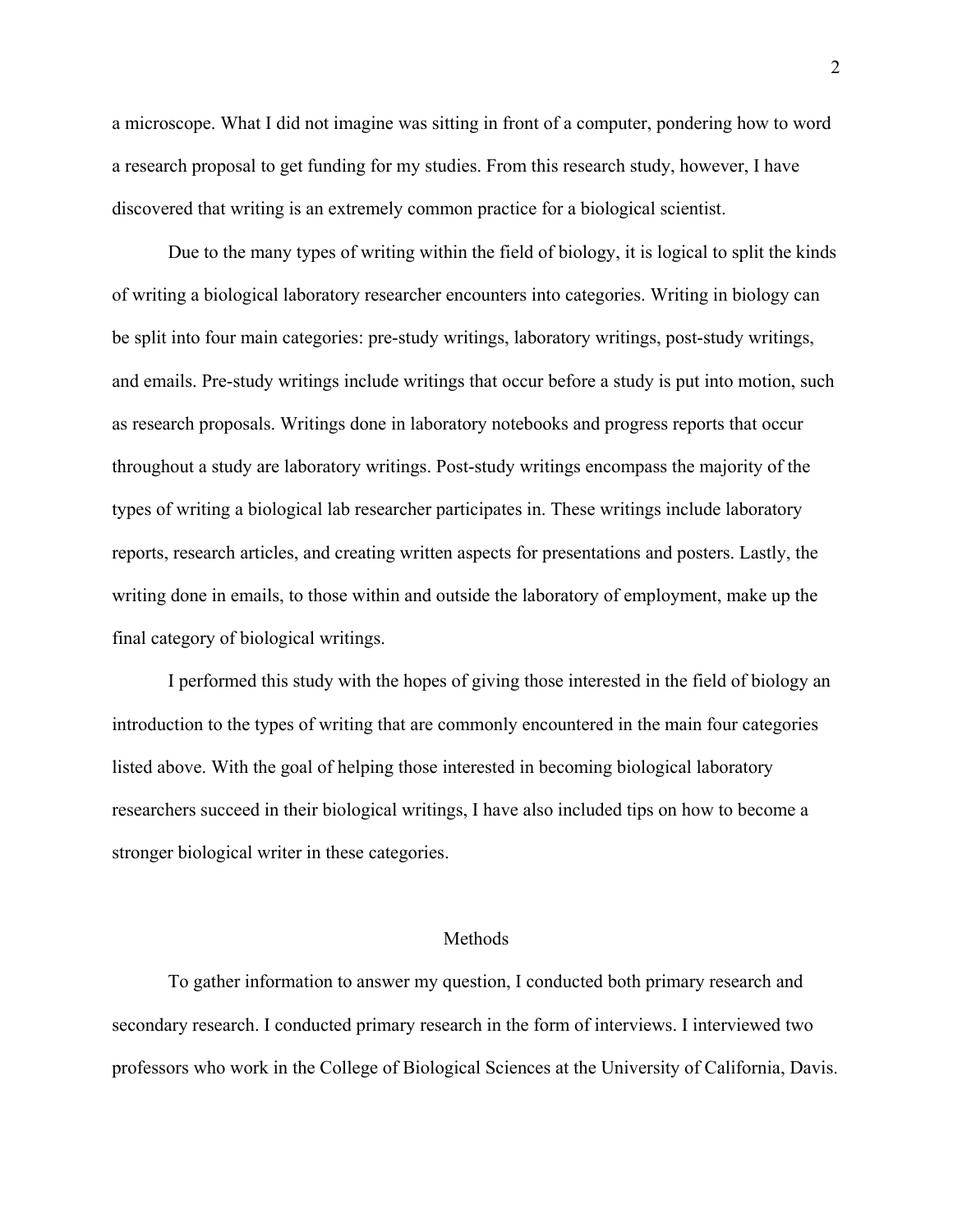The first interviewee, Siobhan Brady, has a doctorate in Developmental Biology from the University of Toronto and studies in the Department of Plant Biology and Genome Center at UC Davis. The second interviewee is Jonathan Eisen who has a doctorate in Biological Sciences from Stanford University and studies in the Genome Center, Department of Evolution and Ecology, and the Department of Medical Microbiology and Immunology at UC Davis. Additionally, I performed secondary research by analyzing various biological writing guides that were either released by universities or published by experts in the field. When analyzing these sources, I looked for patterns in tips on writing and looked for the most heavily emphasized types of writings in biology.

#### Findings

Through this study, the three main types of writing that have made themselves most distinct are research proposals, research papers, and emails. These types of writings will be discussed thoroughly; however, the purpose of the other types of writing in biology will also be discussed in the category they reside in: pre-study writings, laboratory writings, post-study writings, or emails. Additionally, examples of each type of writing will be listed in an appendix at the end of this research paper.

The main type of pre-study writing is a research proposal, also known as a grant proposal. The goal of a research proposal is to convince an individual or organization to fund the research you wish to conduct (Roldan & Pardue, 2016). Research proposals play a vital role in the career of a biological laboratory researcher, as without access to the necessary funds to conduct an experiment, a researcher cannot discuss or present findings to the general public or to fellow scientists. In the interviews conducted with Dr. Brady and Dr. Eisen, research proposals were in the top three types of writings a laboratory biologist participates in. In addition, when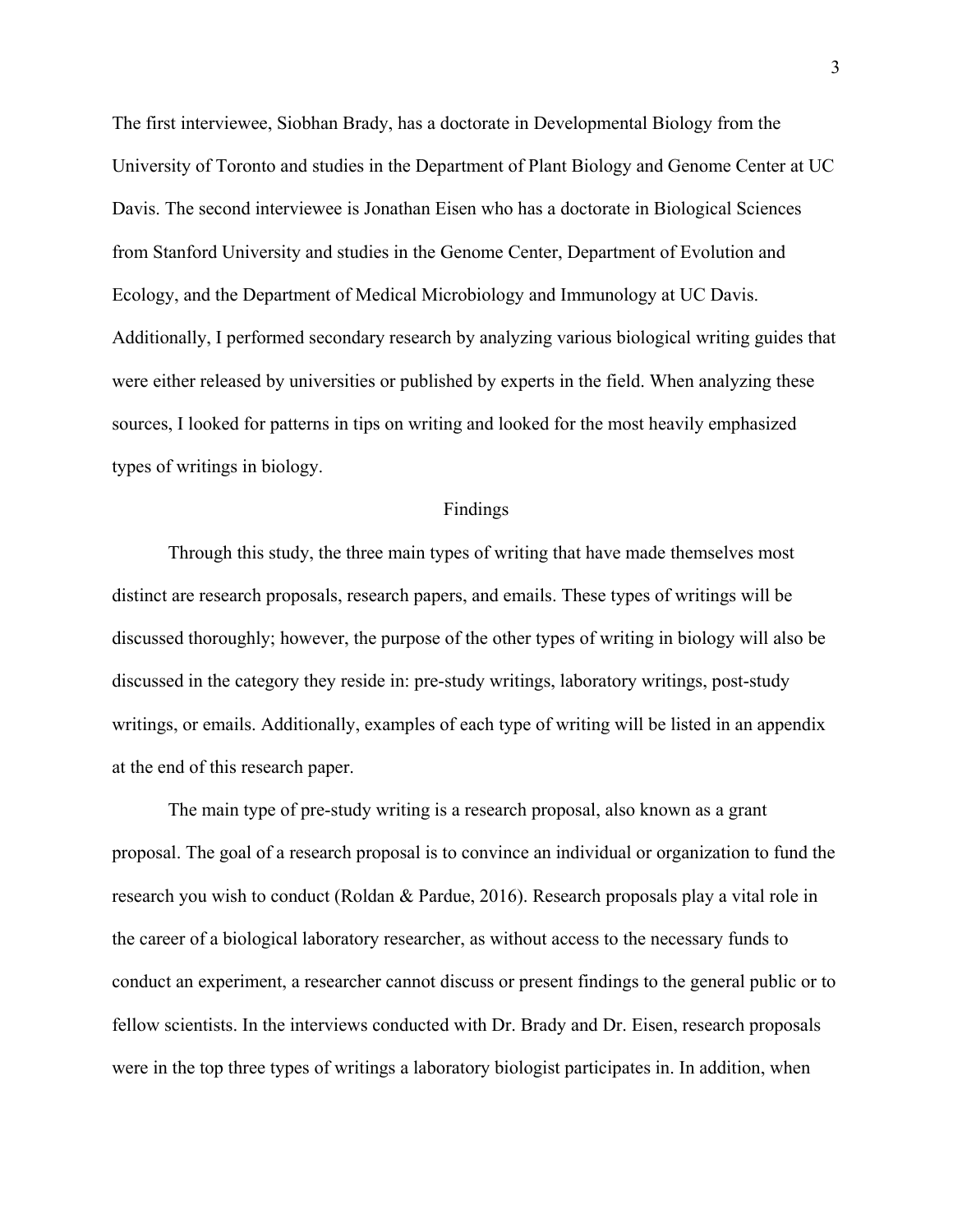asked which type of writing in their career they find most challenging, both interviewees listed research proposals. Dr. Brady explained that one of the reasons she finds writing research proposals difficult is because of the challenge they presents when communicating scientific ideas effectively. Dr. Eisen notes that in some grant programs, "ten percent of the grant proposals get funded," meaning that when writing a grant proposal, you are trying to convince the funders that you are better than ninety percent of the other proposals. Dr. Eisen also states that he writes roughly ten grant proposals each year and, on average, it takes more than forty hours to complete one. This opens the question of how you can effectively write a research proposal.

Research proposals do not have one standard format,;however, there are specific sections within a proposal that should be addressed. According to *Writing Papers in the Biological Sciences*, research proposals are similar to research papers, with a lack of results and the analysis of those results (McMillan, Arnold, & Priore, 2017). Every grant proposal should contain an informative title and begin with an abstract and an introduction to the topic being investigated (Hofmann, 2016; McMillan, Arnold, & Priore, 2017). The aims of the study and planned methods to conduct the experiment are also vital, as these inform potential funders of what the overall goal of the experiment is and prove that you have planned out how data will be collected and what instruments will be necessary to collect that data. Depending on what the guidelines of the research proposal are, you may also be asked to provide a budget. This section should have specifics on the cost of labor and instruments needed to conduct the experiment of interest (McMillan, Arnold, & Priore, 2017). A research proposal should end with a statement about the impact the results of the study will have in the scientific community. It is important to keep in mind that some grant programs will provide detailed instructions on the format of the research proposal. Those instructions should always be carefully followed in order to maximize your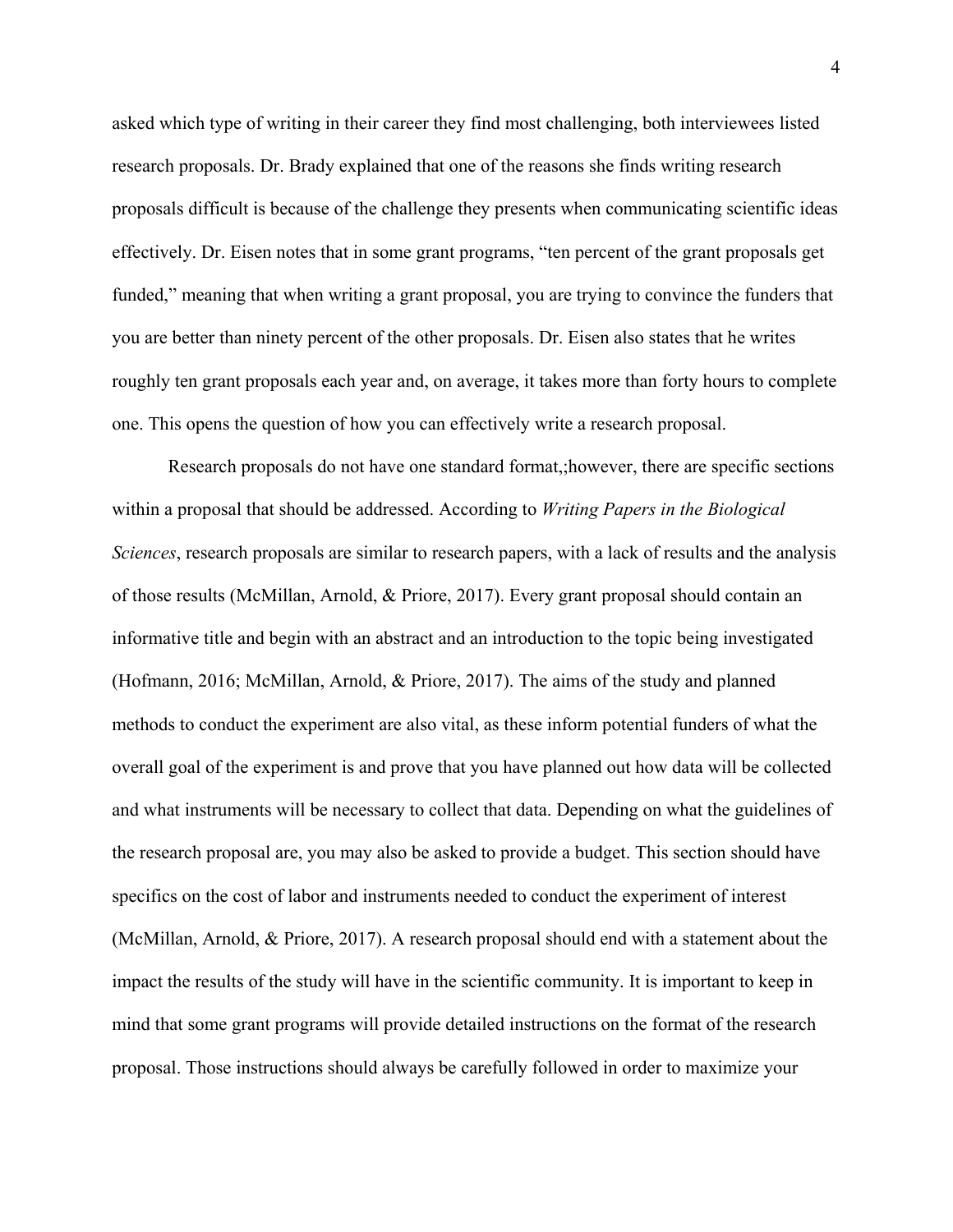chance of getting an accepted proposal (Hofmann, 2016). After a research proposal has been accepted, the approved experiment may be conducted.

During a study, there are two main types of writings that occur, writing in progress reports and writing in laboratory notebooks. Building on the idea of research proposals, funders occasionally like to know the status of an experiment they funded. Progress reports are sent to funders to showcase the current progress and possible difficulties and changes to the original planned experiment. Writing in a laboratory notebook is also a type of writing that occurs throughout a study. A laboratory notebook provides observations and data collected during the study. This notebook stays within the lab and its contents are written while the data is being collected, not before or after the experiment (Roldan & Pardue, 2016). The completion of a study leads to the largest category of biological writings, post-study writings.

Post-study writings include laboratory reports, research articles, and written sections for presentations and posters. These writings discuss the results and conclusions from the performed study. Laboratory reports and research articles are fairly similar; however, they have different targeted audiences. Laboratory reports target those in the author's laboratory or those who have followed or collaborated with the author throughout the study. Research articles, on the other hand, target scientists who do not know the specifics of the study, but may be interested in the results of the experiment. According to *Writing in Biology: A Brief Guide,* research articles typically discuss "several experimental approaches that together give a clear answer to the question under the study" and are usually a result of a "collaboration of several scientists over a significant period of time" (Roldan & Pardue, 2016). These different approaches should result from original research done by the author. Laboratory reports, however, are often written after a single experiment that has not been repeated for accuracy. Both of these forms of writing have a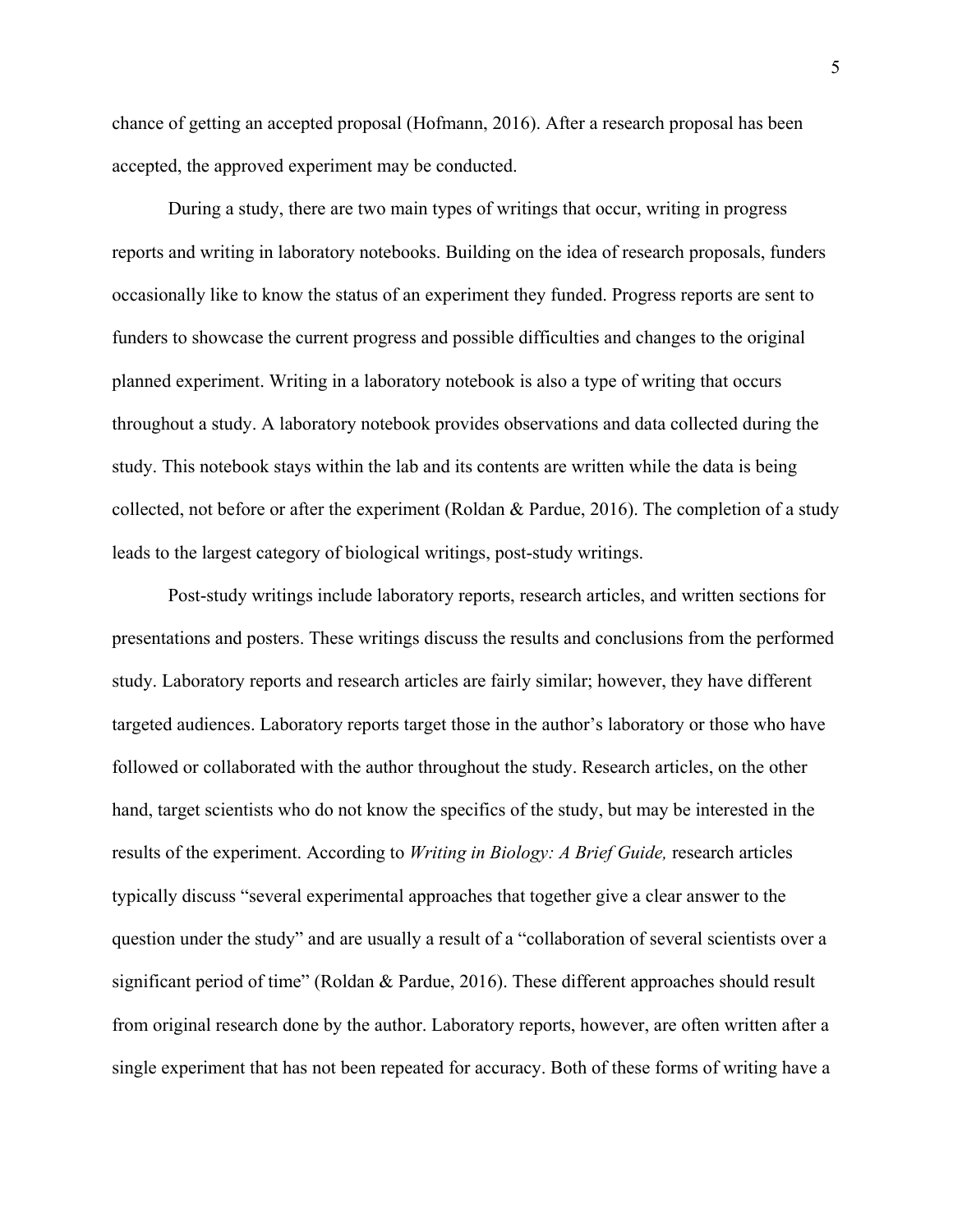structured order referred to as "IMRaD" which stands for the following sections: introduction, methods, results, and discussion (Roldan & Pardue, 2016). Interestingly, in both Dr. Brady and Dr. Eisen's interviews, research articles were in the top three types of writings a biological laboratory scientist participates in. When asked how many research articles he writes in a given year, Dr. Eisen notes that he writes between ten to twenty papers and that the amount of time it takes to complete one paper varies greatly, but can take dozens of hours to complete.

In addition to IMRaD, research articles and laboratory reports have an abstract as an additional section. Abstracts summarize the research article and are meant to be concise. They should contain a brief introduction, discussion of methods, results of the study, and discussion of the findings. The next section of research articles and laboratory reports should be an introduction. Introductions should begin with a big picture and slowly narrow to the specifics of what is being investigated. Following the introduction is the methods section. This section describes how the experiment was carried out and must be detailed. The detail provided should allow another scientist who reads the section to replicate the experiment. After the research methods are discussed the author should have a results section that contains the data collected and importance of that data to the study. The last letter in IMRaD stands for a discussion of the findings. This section is meant to interpret the results of the study. In addition to interpreting the data, authors should also compare their study to other similar studies and explain the overall significance of their experiment (Roldan & Pardue, 2016). Although not explicitly included in IMRaD, references are also typically a portion of the research article and laboratory report. Additionally, acknowledgements is a section of a research article that is not typically in a laboratory report. This section tells the readers who funded or assisted with the study (Hofmann,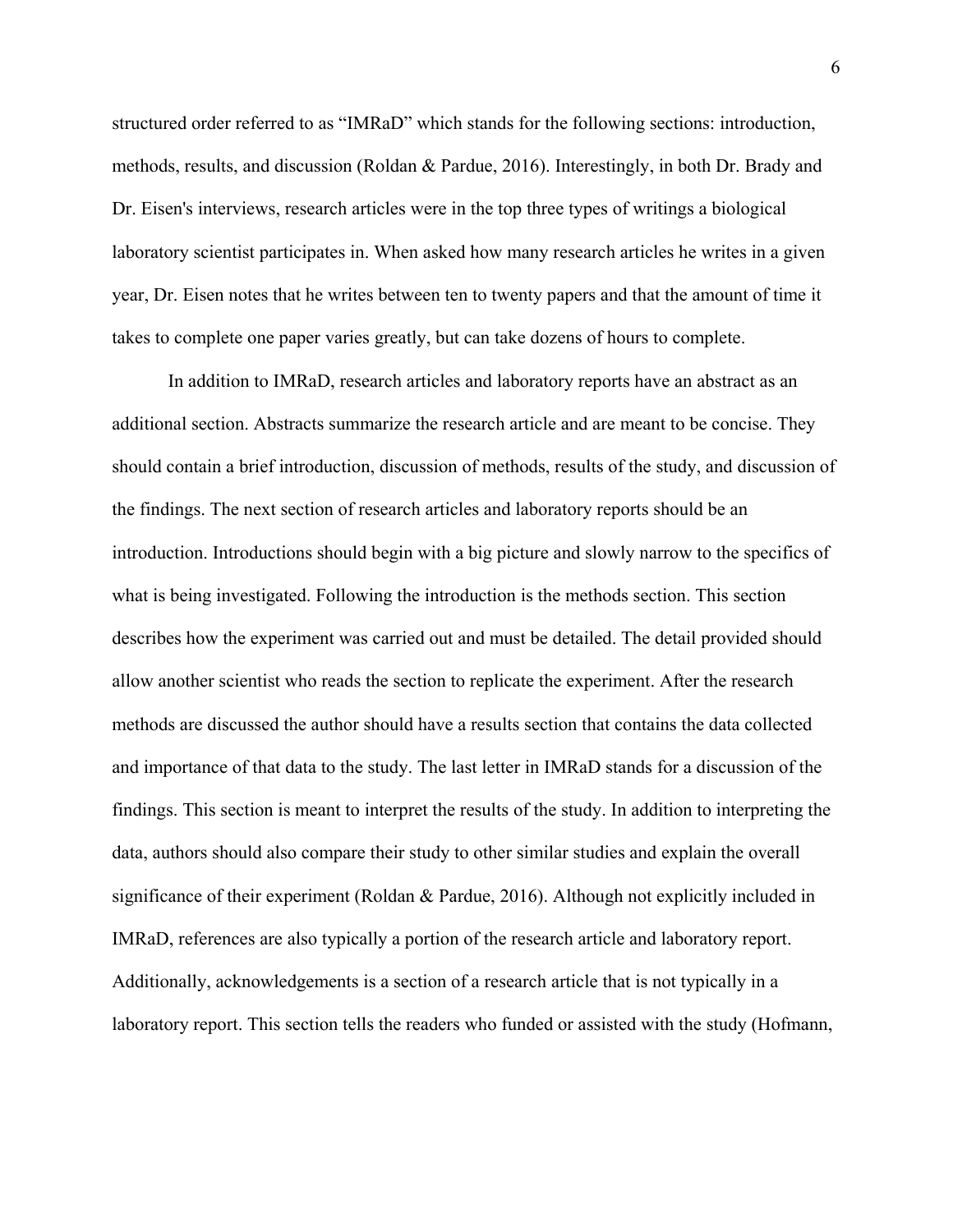2016). These two types of reports, however, are not a scientist's sole method of portraying the results of a study.

Presentations and posters are also common methods biologists utilize to communicate their findings to other scientists or with the general public. Both scientific posters and presentations have written aspects to them, and for these forms of communication, being mindful of the audience the presentation or poster is intended to serve is vital. Types of presentations include those given inside the employed laboratory, such as to coworkers, and outside the employed laboratory, such as to possible collaborators or interested companies. A presentation to either audience should contain IMRaD; however, the presentation itself should not explicitly state IMRaD in the heading of each slide. It is more effective to create slides with minimal text that lead the audience through IMRaD in a story form. Posters are another common way biologists share information about their studies to others. In general, scientific posters should be about forty percent illustrations, forty percent white space, and twenty percent full of text. Like in presentations, scientific posters should also contain IMRaD and occasionally an abstract, depending on the guidelines of the poster session. IMRaD sections should be titled, clearly separated, and overall, bullet points are preferred over lengthy text (Roldan & Pardue, 2016). While post-study writings seem daunting, they are an important category of writing that give scientists an opportunity to share their findings with others.

The last category of writing in biology is writing done in emails. This is a finding that arose during the interviews with Dr. Brady and Dr. Eisen. Both interviewees emphasized emails in the top types of writing they encounter in their career. When asked whether these emails are to those within or outside of her lab, Dr. Brady notes that most of the emails she sends are to international collaborators. Further showcasing the time a biologist spends writing emails, Dr.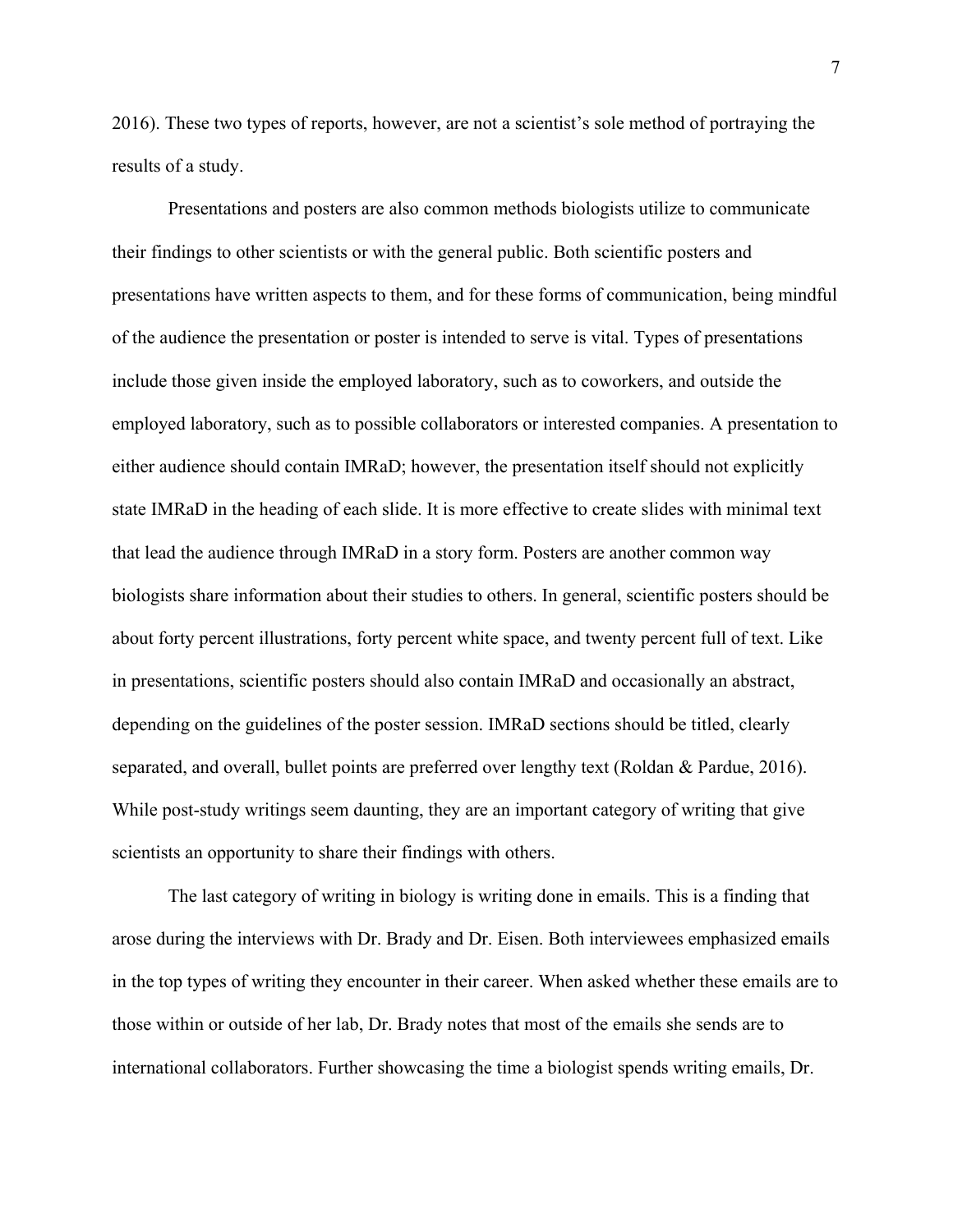Eisen mentions that he would prefer to work on more grant proposals and papers, but states that those desired types of writing are not as frequent because of the urgency of other matters discussed in emails. This category serves as a reminder that science is collaborative. Often research is conducted with other labs, whether international or intranational, which allows for different perspectives and experiences to come together and effectively solve an issue with science.

#### Adoptable Practices

The second portion of my research question explored the various practices students can adopt to successfully write in biology. Through the interviews with Dr. Brady and Dr. Eisen, I received tips on how to do so. Dr. Brady mentions that daily writing practice is vital. Dr. Brady follows this practice herself, spending about thirty minutes a day writing research papers or proposals. For grant proposals specifically, Dr. Eisen states that reading and reviewing other grants is helpful. Dr. Eisen justifies this practice by explaining that by reviewing grants "you get put in the position of the reviewer" and "realize how hard it is to choose among grant proposals." In regards to scientific papers, Dr. Eisen expresses that practice is the key to success. He then goes on to mention that writer's block is common when writing papers and that his general approach to push through writer's block is to encourage those affected by it to dive right in and get an idea on the paper. This idea can then be circled back to and revised before the final product is formed. These are simply a few practices that can be adopted to be successful in the main types of writing in biology.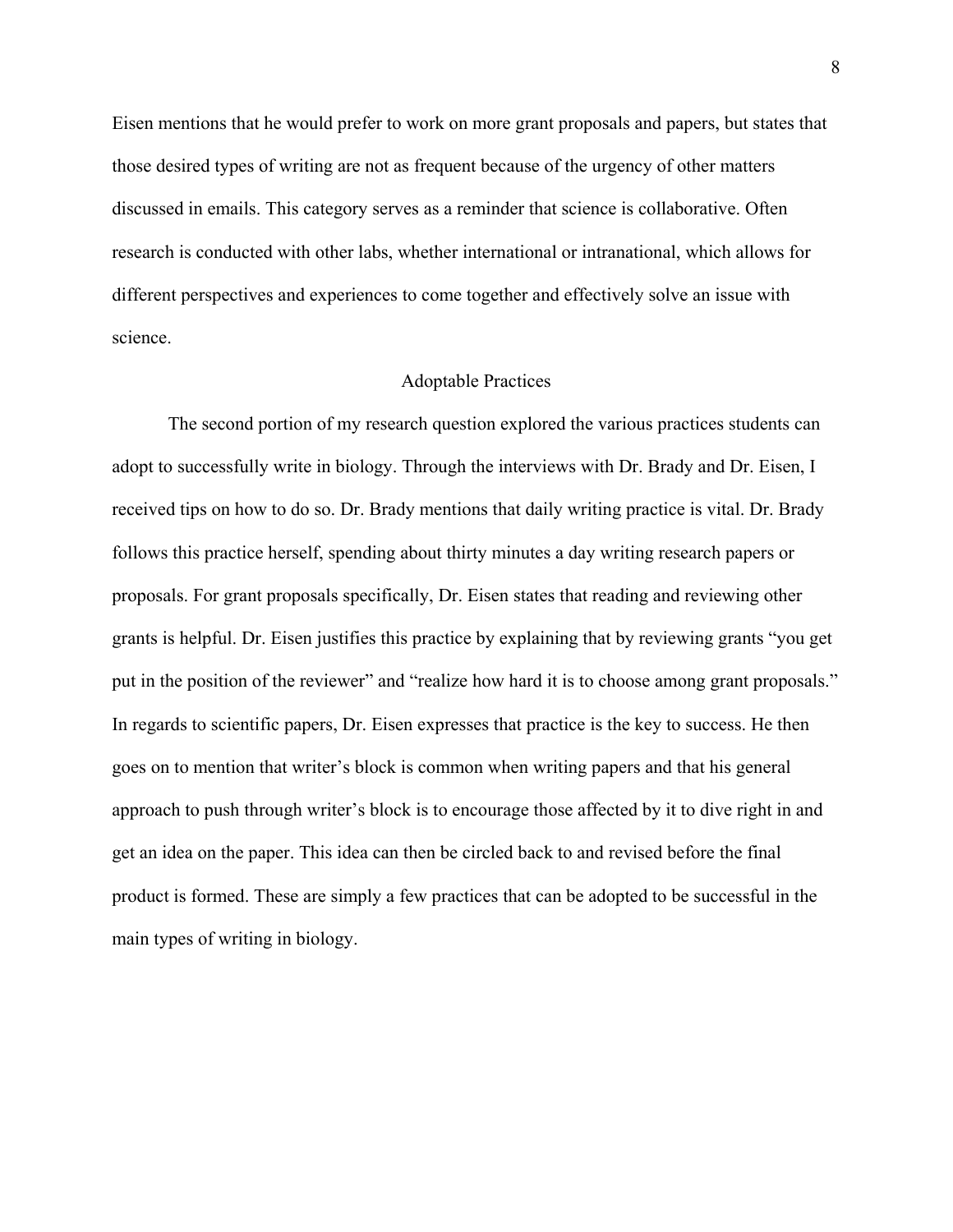## References

- Hofmann, A. (2016). *Writing in the biological sciences: A comprehensive resource for scientific communication*. New York: Oxford University Press.
- Jonathan Eisen. (2018). Bio. https://phylogenomics.me/jonathan-eisen/jonathan-eisen-bio-2/
- McMillan, V. E., Arnold, R., & Priore, C. F. (2017). *Writing papers in the biological sciences*. Boston: Bedford/St. Martins.
- Roldan, L. A., & Pardue, M.-L. (2016). *Writing in biology: A brief guide*. New York: Oxford University Press.

Siobhan Brady. (n.d.). https://biology.ucdavis.edu/people/siobhan-brady